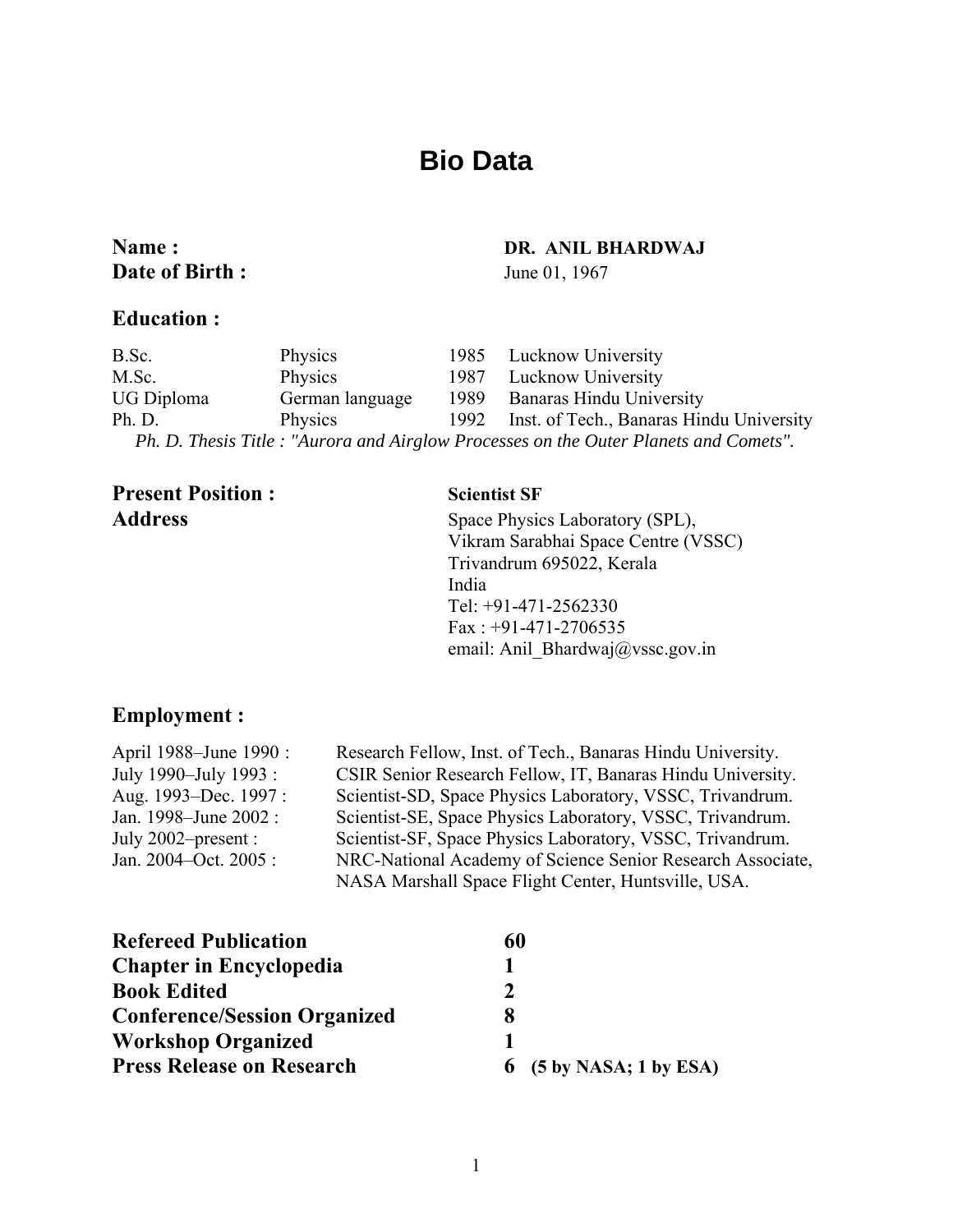## **Research Area :**

Theoretical and observational studies of planetary atmospheres, ionospheres, and their coupling with magnetosphere.

### **Current Research Interests :**

Aurora and airglow processes in planetary atmospheres, chemistry of planetary and cometary ionospheres, Monte Carlo simulations of processes in atmosphere, ENA imaging of the Lunar surface and Earth's magnetosphere-ionosphere system, ground-based and space-based multiwavelength (X-ray, UV, radio) imaging and spectroscopy of emissions from planetary bodies, and comparative planetology.

The planetary bodies on which worked include, Jupiter, Saturn, Uranus, Neptune, Io, Europa, Ganymede, Triton, Titan, Io plasma torus, Rings of Saturn, Mars, Earth, Moon, and Comets.

# **Important Scientific Contributions in Brief:**

Dr. Bhardwaj has **achieved the distinction** of being a **multi-spectral** (X-ray, UV, radio) observer, a **planetary mission experimenter**, and an excellent **theoretical modeler**. **He has made pioneering contributions in the field of planetary atmospheres and ionospheres and their coupling with magnetospheres, especially in the areas of planetary X-rays, planetary airglow and auroral emissions, chemistry of cometary coma, Io and Io-Jupiter interactions, Monte Carlo simulations of charged particle degradation in planetary atmospheres, and also energetic neutral atom (ENA) imaging**. He has also made crucial contributions towards the growth of planetary science in his country.

**Dr. Bhardwaj is an expert in the field of solar system X-rays**, which is evident from (1) **a chapter in the 'Encyclopedia of the Solar System'**, (2) **invited reviews and several refereed publications in reputed journals**, and (3) a number of **invited lectures/talks** at foreign institutes and international conferences. Making observations with the sophisticated Chandra and XMM-Newton X-ray observatories, Dr. Bhardwaj has made an **invaluable contribution to the field of planetary X-ray astronomy.** His landmark accomplishments are:

**1) Discovery of X-rays from the Rings of Saturn, and a convincing explanation that they are oxygen K-α emission from water-icy ring material.**

**2) Use of an unusual and innovative observation mode of** Chandra to conduct the **first and the only observation so far of soft (<2 keV) X-rays from Earth's aurora.** 

**3) First detection of X-ray flare from the low-latitude disks of Jupiter and Saturn:** demonstrating that these gas giant planets act as "*diffuse mirrors*" for incident solar X-rays. Also **made an extensive study** of low-latitude X-rays from Jupiter, which has **revealed very interesting correlation between Jovian X-rays and its magnetic field.**

**4)** Member of the team that **discovered X-rays from (i) Jupiter's satellites Io and Europa, and (ii) the Io plasma torus**, and **(iii) the first observation of the pulsating auroral X-ray hot-spot on Jupiter, which has revolutionized our understanding about the Jovian auroral X-ray phenomena**.

**5) Unambiguous detection of X-rays from Mars halo (exosphere) and demonstrating its spectral similarity to cometary X-rays** and extend to 8 Martian radii.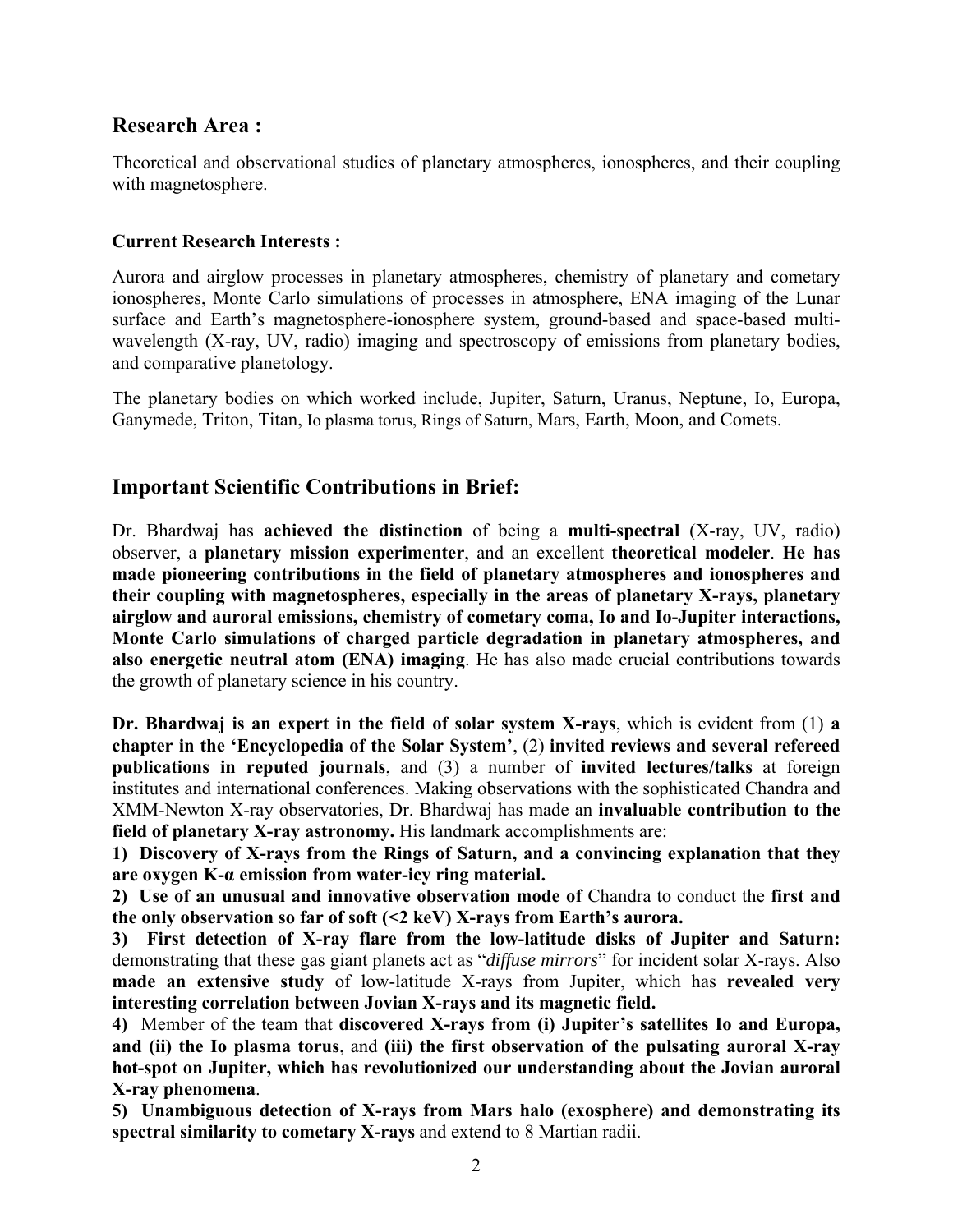**Dr. Bhardwaj's 1992 model predicted** spectrum of bremsstrahlung auroral >2 keV X-rays on Jupiter **is confirmed by observations** recently made by the XMM-Newton and Chandra X-ray observatory.

**Dr. Bhardwaj** has developed a **unique coupled chemistry-transport-emission model, which involves over 600 chemical reactions**, for studying the effects of auroral electrons in the inner coma of comets. In recent years this **comprehensive model is successfully used** to (i) explain the chemistry of ions <40 amu in the coma of comet Halley, (ii) chemistry of metastable carbon  $C(^1D)$  and CI 1931 Å emission, and (iii) **prediction** on production of OI 6300 and 5577 Å emission, which has recently been **confirmed by high-resolution spectroscopy** observation of **comet Ikeya-Zhang**. His model calculations show the presence of **double-peak structure** in the ion production rate on comets with high gas production rates, which has important consequences for cometary coma physics.

A **Monte Carlo model, the first of its kind,** has been developed by Dr. Bhardwaj for degradation of electrons and protons in an atmosphere of  $H_2$  and  $SO_2$  gas, with applications to outer planets' airglow, Io's atmosphere and Io-Jupiter interactions. This model has been exceptionally successful in addressing the problems of "electroglow" and "optically thin H Lyman alpha" on the outer planets.

Dr. Bhardwaj has also developed an empirical cross section model for electron impact cross sections for planetary gases. Group from JPL (USA) has made use of Bhardwaj's cross section model to represent their laboratory measured cross sections for several planetary gases, like  $SO<sub>2</sub>$ ,  $H<sub>2</sub>O$ ,  $HD$ .

On the topic of Io and its interaction with Jupiter, Dr. Bhardwaj demonstrated a close coupling between Io's atmosphere and magnetospheric plasma of Jupiter observed by Galileo. He **provided the first explanation for the Hubble Space Telescope (HST) observed** neutral O and S UV emissions on Io. He also made the **first rigorous Monte Carlo calculation** for photoelectron excited emissions on Io and **proved that photoelectrons alone cannot excite emissions in Io's atmosphere**.

Venturing into the **multi-spectral** domain, **Dr. Bhardwaj innovatively use Giant Metrewave Radio Telescope** (GMRT) to make first GMRT observation of synchrotron radio emissions from Jupiter in 2003, which **showed evidence of day-to-day variability at 610 MHz – a finding that has dramatic consequences** for dynamics of Jovian radiation belts. Moreover, using **first simultaneous HST ultraviolet and Chandra X-ray observations** he showed **a clear spatial and temporal association** of the X-ray emission intensity with an auroral UV flare at Jupiter.

In the role of an experimenter, **Dr. Bhardwaj** is the Indian **Principal Investigator** of the **joint Indo-Swedish SARA experiment** on Indian lunar mission **Chandrayaan-1**. This novel experiment will perform **the first ever ENA imaging on an atmosphere-less planetary body**  and provide the fundamental information on **elemental composition and magnetic anomalies on lunar surface**. He is also the PI of the ENA instrument on the upcoming **ISRO's Small Satellite program**, and a team member of the Indian **ASTROSAT mission**. He is currently the core team member for defining the **Indian Mission to Mars**, and other planetary bodies.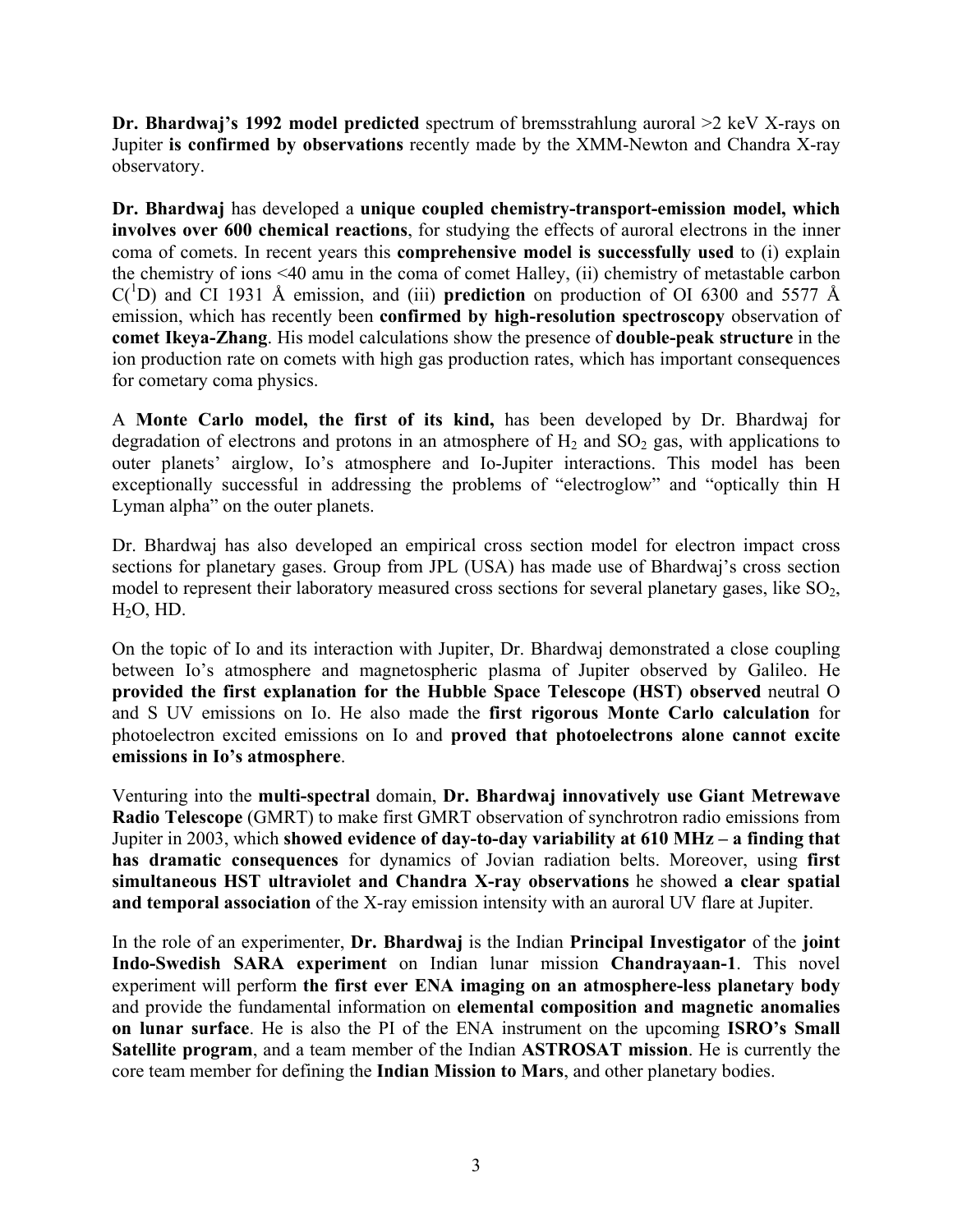# **HONOURS AND AWARDS:**

- 1. *Awarded NRC Senior Research Associteship* by US National Academy of Science in 2003. Worked at NASA Marshall Space Flight Center during January 2004 to October 2005 {on a Sabbatical EOL from ISRO/DOS}.
- 2. *Awarded* fellowship grant by *United Nations Office of Outer Space Affairs* (UN-OOSA)*,*  Vienna, Austria, 1996.
- 3. *Elected President* of Planetary Science Section of *Asia Oceania Geosciences Society* (AOGS) in 2005.
- 4. *Best paper award,* "Non-Stationary Plasma Processes on Comets and its Implications", PLASMA-95 Symposium, Banaras Hindu University, October 1995.
- 5. *Best paper award*, "First GMRT Observation of Jupiter's Synchrotron Radio Emission", Golden Jubilee Symposium on Radio Science (INCURSI-2007), National Physical Laboratory, New Delhi, February 2007.

# **SPECIAL RECOGNITION:**

- 1. *Invited* to write a *Chapter* for *Encyclopedia of the Solar System* (published in 2007).
- 2. *AGU Journal Highlights* Geophysical Research Letters (2005) paper by Bhardwaj et al. "Solar Control on Jupiter's Equatorial X-ray Emissions: 26-29 November 2003 XMM-Newton Observation", was selected by *American Geophysical Union* (AGU) as their Journal Highlights.
- 3. *Invited* by the Editor of "*Reviews of Geophysics*" (the highest impact factor journal in geosciences, and atmosphere, planetary and space sciences) to write a review article on 'Auroras of the Outer Planets', in 1998.
- 4. *Invited* by the Editor to write a *Review Article* on "Planetary X-rays" for the journal *Planetary and Space Science*, (in press) 2007.

## **SPECIAL MENTION:**

- 1. Figure 1 of Bhardwaj and Gladstone (2000) article *made the Cover Page* of August 2000, vol. 38, No. 3, issue of the journal "*Reviews of Geophysics"*.
- 2. Figure 5 from Branduardi-Raymont, Bhardwaj, et al. (2007) paper *made the Cover Page* of the journal *Astronomy and Astrophysics*, vol. 463, No.2 (2007).

# **DISTINCT ACHIEVEMENT:**

*Press Releases by NASA and ESA on Discoveries and Landmark Research Findings, which formed the Breaking News at several science websites.* 

- 1. *NASA Press Release*, Feb. 27, 2002, "*Jupiter Hot Spot Makes Trouble For Theory*", on the **Nature** paper by Gladstone et al. "A Pulsating Auroral X-Ray Hot Spot on Jupiter". It also made "*ASTRONOMY PICTURE OF THE DAY*" on March 1, 2002.
- 2. *ESA Press Release***,** March 7, 2005, "*Jupiter: A Cloudy Mirror for the Sun*" on Geophysical Research Letters paper by Bhardwaj et al. "Solar Control on Jupiter's Equatorial X-ray Emissions".
- 3. *NASA Press Release***,** May 25, 2005, "*NASA's Chandra Finds Saturn Reflects X-rays from Sun*" on **Astrophysical Journal Letters paper by Bhardwaj et al.** "Chandra Observation of an X-ray Flare at Saturn".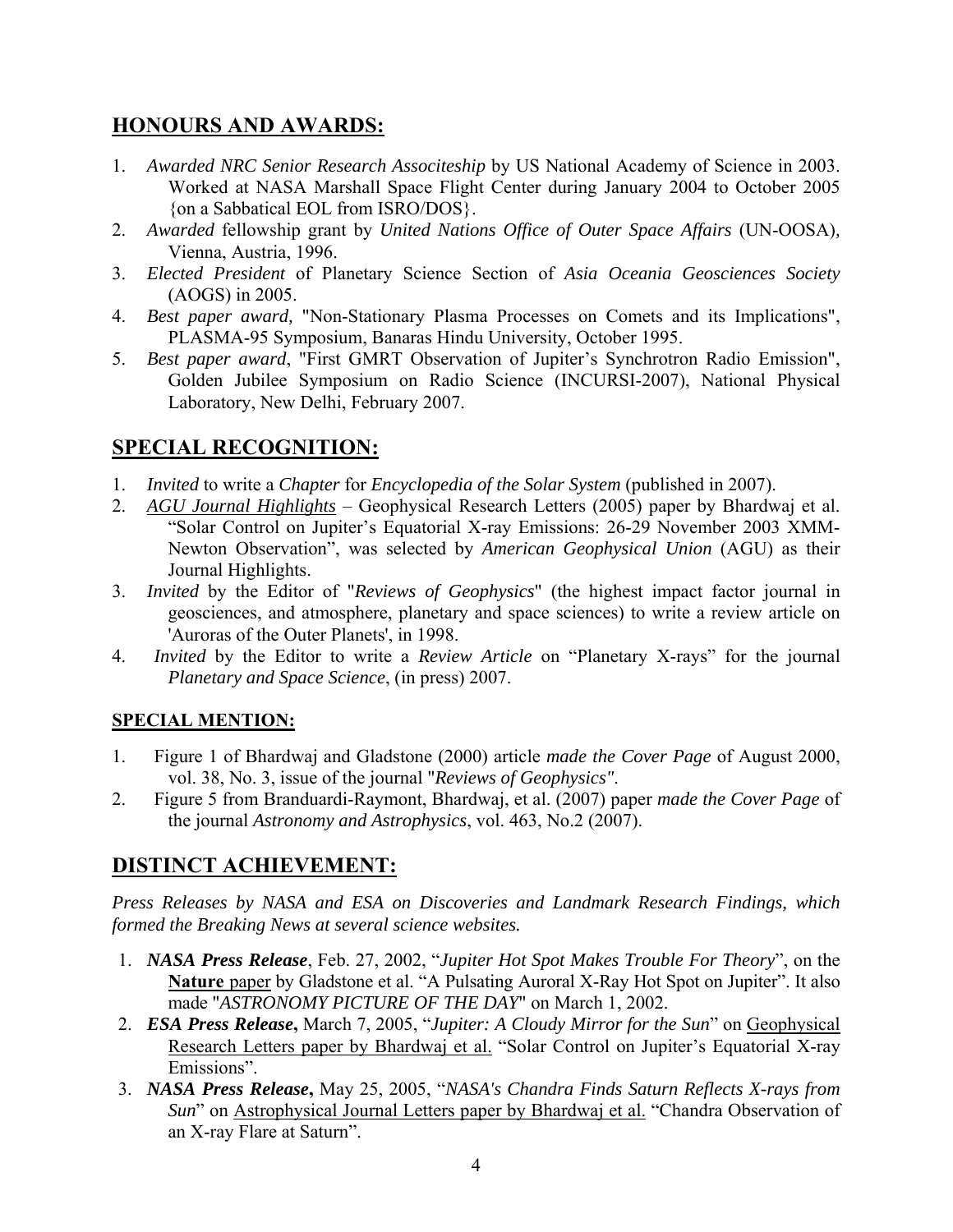- 4. *NASA Press Release*, March 2, 2005, "*Chandra Probes High-Voltage Auroras on Jupiter*", on Journal of Geophysical Research paper by Elsner et al. "Simultaneous Chandra X-ray, HST UV, and Ulysses Radio Observations of Jupiter's Aurora".
- 5. *CXC-NASA Photo Press Release***,** June 27, 2005, "Saturn's Rings Sparkle with X-rays" on Astrophysical Journal Letters paper by Bhardwaj et al. "Discovery of Oxygen Kα X-ray Emission from Rings of Saturn".
- 6. *NASA Press Release***,** Dec. 28, 2005, "*Chandra Looks Back At The Earth*" on Journal of Atmospheric and Solar-Terrestrial Physics paper by Bhardwaj et al. "First Terrestrial Soft X-ray Auroral Observation".

## **Special News Report on the Research Work: (just a few mentioned here)**

- 1. "Telescope Captures Auroral Emissions of the Giant Planets", *Earth in Space*, 13(2), 3 (2000).
- 2. "Jupiter as mirror for the Sun's X-rays", *Science News (USA)*, vol.167, no.3, (March 2005).
- 3. "Jupiter mirrors flares on far side of Sun", *New Scientist* (UK) (March, 2005).
- 4. "Jovian mirror could show hidden solar activity", *Space Now*, March 8, 2005.
- 5. "Jupiter acts as giant mirror to Sun's back-side activity", *Space.com*, March 7, 2005.
- 6. "Jupiter a cloudy mirror for the Sun". *Space Daily*, March 8, 2005
- 7. "Jovian X-ray vision", *Astrobiology Magazine*, March 17, 2005.
- 8. "Jupiter Reflects the Sun's X-Rays", *Universe Today*, March 8, 2005
- 9. "Saturn reflects X-rays from Sun", *NASA Marshall Star*, Vol. 45, No.39 (2005).
- 10. "Natural Mirrors Reflect Sun's Hidden Flares", *MSNBC News*, May 25, 2005.
- 11. "Saturn reflects X-rays from Sun, discovers ISRO scientist", *IndiaDaily* and *HindustanTimes.com*, May 28, 2005.
- 12. "ISRO's Anil Bhardwaj finds Saturn and Jupiter reflects Sun's X-rays", *INDOlink*, 31 May, 2005.
- 13. "X-Rays Sparkle in Saturn's Rings", *Universe Today*, June 28, 2005.
- 14. "Chandra shows Saturn's rings sparkling with X-rays", *SpaceFlight Now*, July 5, 2005.
- 15. "Indian finds X-rays from the rings of Saturn", *HindustanTimes.com*, August 26, 2005.
- 16. Chandra looks back at Earth, sees aurora dance in X-rays, *SpaceFlight Now*, Dec. 29, 2005.
- 17. *Special Article* on research work carried out by Dr. Anil Bhardwaj at NASA MSFC was published in *NRC Research Associteship Newsletter* Autumn 2005, p. 15 (2005).

**1.** *This article made the cover page of Earth in Space, vol.13, No.2, October 2000.*

# **Editor and Referee Responsibilities:**

- 1. Editor-in-Chief, *Advances in Geosciences,* Volume 3 Planetary Science, World Scientific Publication, Singapore, 2006.
- 2. Guest Editor of Journal, *Planetary and Space Science*, Special Issue on "AOGS05: Highlights in Planetary Science", 2007, in press.
- 3. Editor-in-Chief, *Advances in Geosciences,* Volume 7 Planetary Science, World Scientific Publication, Singapore, 2007, in press.
- 4. *Referee*, International Journals JGR, Icarus, ApJ, ASR, Planetary & Space Sci., GRL, RG, A&A.
- 5. *Referee*, Indian J. Radio Space Physics.

# **RESEARCH AND PROFESSIONAL EXPERIENCE :**

## **RESEARCH PROGRAMS:**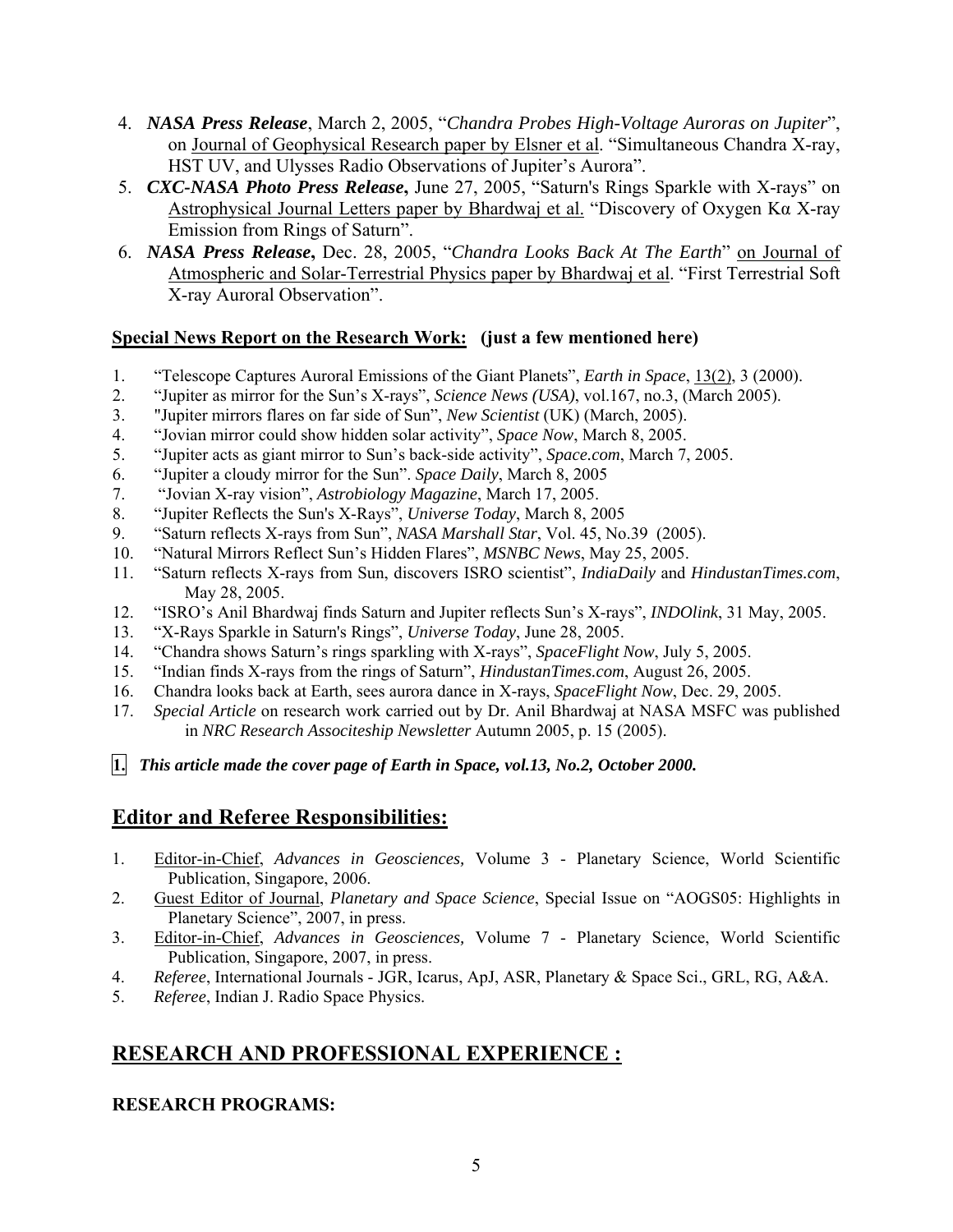#### **Experiments:**

PI of the joint Indo-Swedish SARA experiment on the first Indian Lunar Mission Chandrayaan-1. Team Member of soft x-ray telescope of ASTROSAT. PI of the ENA experiment on the Small Satellite program of ISRO.

#### **Observations:**

#### **Radio Observation of Jupiter with GMRT**

PI on radio observation of Jupiter using GMRT – Feb. 2003. Co-PI on the GMRT radio observation of Jupiter – May-June 2007.

#### **X-ray Observation with Chandra, and XMM-Newton Space Observatories**

Co-I on Chandra HRC-I Jupiter observation program during Cassini flyby (Dec. 2000).

Co-I on Chandra HRC-I observation program for Jupiter – 2001.

Co-I on Chandra ACIS Jupiter observation program – Feb. 2003.

Co-I on Chandra ACIS Saturn observation – Jan. 2004.

Co-I on Chandra Earth aurora observation – Dec. 2003-April 2004.

Co-I on XMM-Newton Saturn observation program – 2005.

Co-I on joint Chandra-XMM-Newton observation of Jupiter during New Horizon flyby of Jupiter – February-March 2007.

#### **Ultraviolet Observation of Jupiter with Hubble Space Telescope**

Co-I on HST-STIS (Jointly with Chandra ACIS) Jupiter observation program – Feb. 2003.

### **RESEARCH SUPERVISION :**

#### **Ph.D.'s produced - 1**

Marykutty Michael, 2001. Ph.D. topic "Model for electron degradation and production of emission in the atmosphere of Io".

#### **Ph.D.'s currently supervising - 1**

#### **M. Tech. Thesis Supervision - 2**

- K. Rajmohan, 1994. Dept. of Atmospheric Sciences, Cochin University of Science and Technology. M. Tech dissertation "Electron Excitation of Triton's Atmosphere".
- K.B. Smart, 2003. Dept of Physical Oceanography, Cochin University of Science and Technology. M. Tech dissertation "Sputtering of Europa by Jovian Magnetospheric Plasma".

#### **M. Sc. Thesis Supervision – 5**

**Recognized Research Guide** of the Mahatma Gandhi University, and Kerala University.

## **TEACHING: (outside own laboratory)**

- 1. Lectures on "Planetary Atmospheres and Ionospheres", *PLANEX Workshop* on Meteorites, Asteroids and Planets, Mt. Abu, December 15-18, 2001.
- 2. Nine lectures on "Atmospheres of Planets and Satellites", delivered to PG students of the *3rd United Nations-CSSTEAP Post Graduate Course* in Space Physics and Atmospheric Sciences, PRL, Ahmedabad, August 26-30, 2002.
- 3. Lectures on the topics "Planetary Atmospheres" and "Exploration of the Solar System", delivered to teachers from universities and colleges as a part of *UGC-Refresher course in Physics* at Academic Staff College, Univ. of Kerala, during January-February 2002, and November 2002.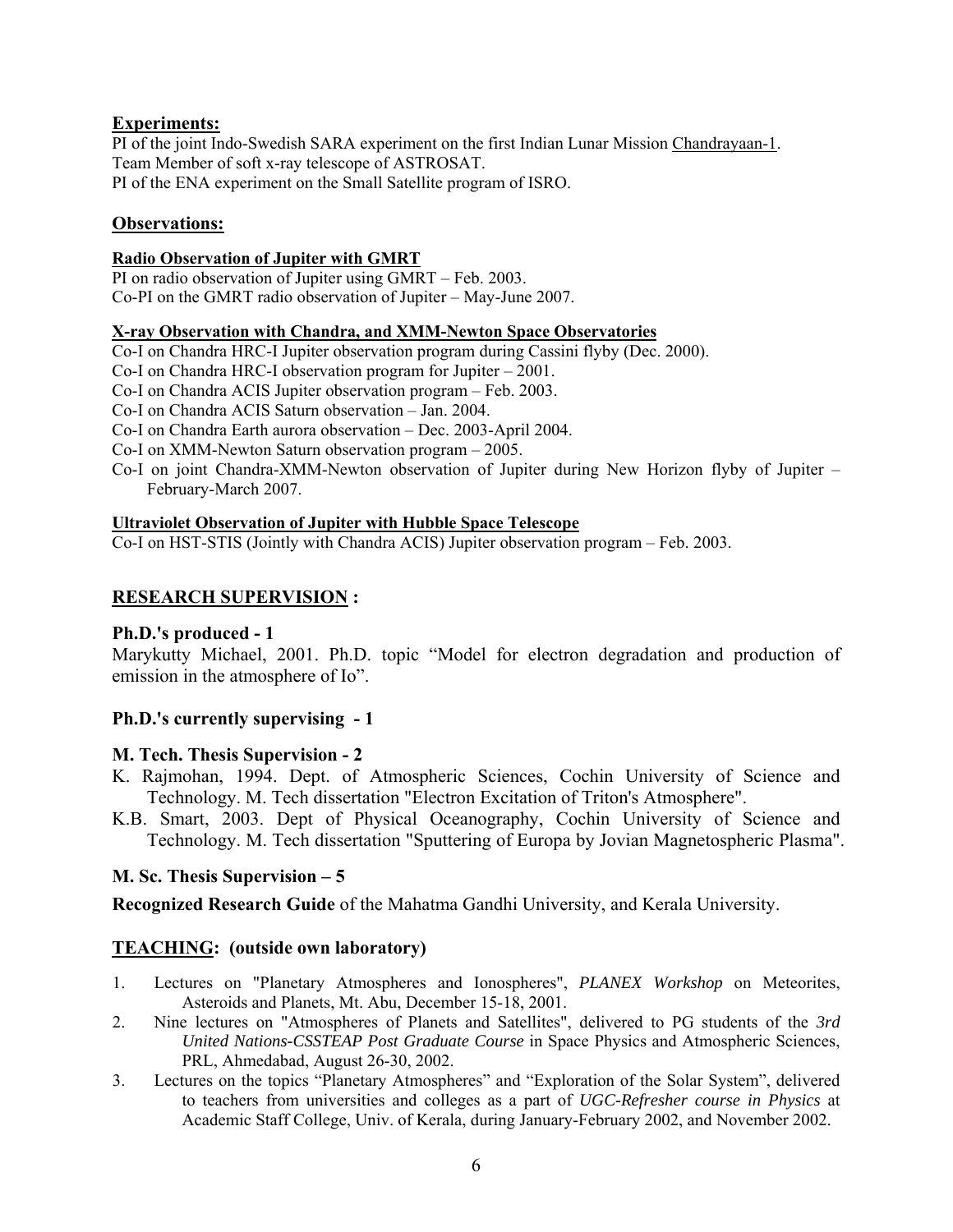- 4. Lecture on "Planetary atmospheric emissions", *PLANEX Workshop* on Planetary Atmospheres, Ionospheres, and Magnetospheres, SPL, VSSC, Trivandrum, February 17-22, 2003.
- 5. Lecture on "Satellites of Jupiter and Saturn", *PLANEX Workshop* on Remote Sensing of Planetary Bodies, PRL, Ahmedabad, October 22, 2003.
- 6. Ten Lectures on "Atmospheres of other Planets and Satellites" delivered to students of the *5th United Nations-CSSTEAP Post Graduate Course* in Space Physics and Atmospheric Sciences, PRL, Ahmedabad, September 12-15, 2006.
- 7. Two Lectures on "Planetary Physics", delivered to teachers from universities and colleges as a part of *UGC-Refresher course in Physics* at Academic Staff College, Univ. of Kerala, Sept. 19, 2006.
- 8. Four Lectures on "Structure of Outer Planetary Atmospheres" at *Winter School on Modeling of Planetary Atmospheres*, PRL, Ahmedabad, Dec. 18-20, 2006.
- 9. Lectures on "Outer Planets and Satellites", *PLANEX workshop*, PRL, Ahmedabad, Jan. 8-9, 2007.

## **Pubic Outreach:**

Delivered several lectures in the area of Planetary and Space Sciences to students and college teachers as part of Space Week program of VSSC, and has given invited lectures at collages in Trivandrum to students of B.Sc. and M. Sc.

Regular lecturer at the *UGC Refresher course in Physics* at the Academic Staff College, University of Kerala, and has delivered lectures on Planetary Physics, Planetary Atmospheres, and Exploration of the Solar System.

# **Conference/Workshop Organized:**

#### *National*

- 1. **Co-Convener**, *22nd Meeting of Astronomical Society of India*, Feb. 13-15, Trivandrum, 2003.
- 2. **Organizer**, *PLANEX workshop* on "Planetary Atmospheres, Ionospheres, and Magnetospheres", Feb 17-22, SPL, VSSC, Trivandrum, 2003.
- 3. **Co-Convener**, PS-3, *XIV National Space Science Symposium-2006*, Andhra University, Visakhapatnam, 9-12 February 2006.

## *International*

- 1. **Convener**, Session SP18 on "Planetary Upper Atmospheres and Ionospheres and their coupling with Magnetospheres", *AOGS First Annual Meeting*, Singapore, July 5-9, 2004.
- 2. **Convener**, Session P02: "X-rays From The Solar System And Beyond"**,** *AGU 2005 Spring Meeting*, 23-27 May 2005, New Orleans, Louisiana, USA.
- 3. **Convener**, Session PS04 on "Planets, Comets, and Satellites: Surface, Atmosphere, Ionosphere System and coupling with Magnetosphere", *AOGS 2nd Annual Meeting*, Singapore, June 20-24, 2005.
- 4. **Co-Convener**, Session on "Comparative Magnetospheres", *AOGS 2nd Annual Meeting*, Singapore, June 20-24, 2005.
- 5. **Convener**, Session PS03-ST12 on "Comparative Planetary Atmospheres, Ionospheres and Magnetospheres", *AOGS 3rd Annual Meeting*, Singapore, July 10-14, 2006.
- 6. **Co-Convener**, session PS05-ST18, "Future Space Missions and Instrumentation for Planetary and Space Sciences", AOGS *3rd Annual Meeting*, Singapore, July 10-14, 2006.
- 7. **Convener**, Session PS04-ST07 on "Comparative Planetary Atmospheres, Ionospheres and Magnetospheres", *AOGS 4th Annual Meeting*, Bangkok, Thailand, July 30-Agust 4, 2007.
- 8. **Co-Convener**, Session PS12 on "Moon: Science and Exploration", *AOGS 4th Annual Meeting*, Bangkok, Thailand, July 30-Agust 4, 2007.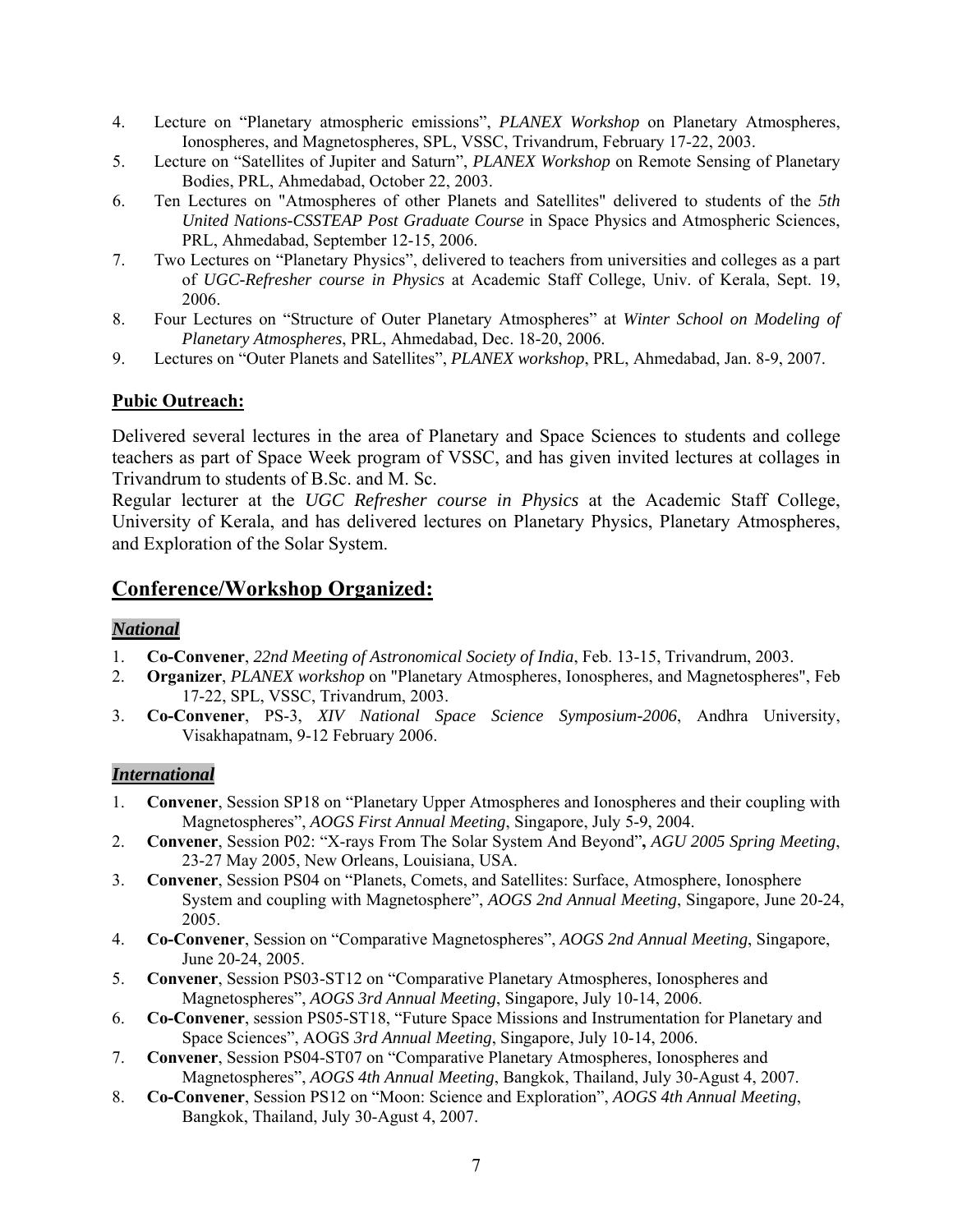### **Invited Lectures/Colloquium at Institutes: (Abroad - Recent)**

- 1. "Auroral Radiation of Jupiter", *Swedish Institute of Space Physics*, Kiruna, Sweden, May 30, 2002.
- 2. "Space Program of India", *Swedish Institute of Space Physics*, Kiruna, Sweden, May 31, 2002.
- 3. "The Indian Space Program", *Institut d'Astrophysique et de Géophysique*, Université de Liège, Liège, Belgium, June 10, 2002.
- 4. "X-Rays from Solar System Bodies", *Rutherford Appleton Laboratory*, Chilton, Oxford, UK, October 7, 2002.
- 5. "Solar System X-rays", *University of Virginia*, Charlottesville, VA, USA, October 10, 2002.
- 6. "Indian Space Program", *Southwest Research Institute*, San Antonio, TX, USA, October 23, 2002.
- 7. "Remote Sensing of Solar System Bodies in Soft X-Rays", NSSTC Space Science Colloquium, *NASA Marshall Space Flight Center*, Huntsville, AL, USA, September 24, 2004.
- 8. "X-rays from the Jupiter and Saturn Systems", *Jet Propulsion Laboratory*, Pasadena, CA, USA, December 9, 2004.
- 9. "Low Energy Neutral Atom (LENA) Imaging of the Moon Environment", *California Institute of Technology*, Pasadena, CA, USA, December 10, 2004.
- 10. "X-Rays from the Solar System Bodies", *Joint CSP-IAR Colloquium*, *Boston University*, Boston, MA, USA, February 15, 2005.
- 11. "Chandrayaan-1 Mission and the SARA Experiment", *Mullard Space Science Laboratory*, University College London, UK, August 5, 2005.
- 12. "X-rays from Saturnian System", *Mullard Space Science Laboratory*, University College London, UK, August 5, 2005.

### *Invited Lectures/Colloquium at Institutes:* **(in India)**

- 1. "Comet Solar Wind Interactions", *Physical Research Laboratory*, Ahmedabad, Oct. 1996.
- 2. "Auroral Emissions of Jupiter", *Physical Research Laboratory*, Ahmedabad, Dec. 2001.
- 3. "Multi-spectral Aurora on Jupiter", *National Center for Radio Astronomy*, Pune, Dec. 2001.
- 4. "Multi-wavelength Observations of Jupiter", *Raman Research Institute*, Bangalore, May 2002.

# **Professional Responsibilities:**

#### **International**

- *President*, Planetary Science Section of Asia Oceania Geosciences Society (AOGS).
- *Proposal Evaluator*, NASA Planetary Sciences Program.
- *Team Leader*, International Heliophysical Year Coordinated Investigation Program "Universality of Auroral Structure".
- *Member*, Scientific Program Committee, 4th AOGS Meeting, Bangkok, July 31-Aug. 4, 2007.
- *Member*, American Geophysical Union.
- *Member*, Division of Planetary Sciences of American Astronomical Society.
- *Member*, Comparative Aeronomy in the Solar System Group.
- *Associate* of COSPAR.

#### **National**

- *Member*, Space Generation Task Group "Space Sciences and Interplanetary Missions" of ISRO Vision 2000-2025.
- *Member*, ADCOS Science Panel 3, Planetary Exploration Program of ISRO.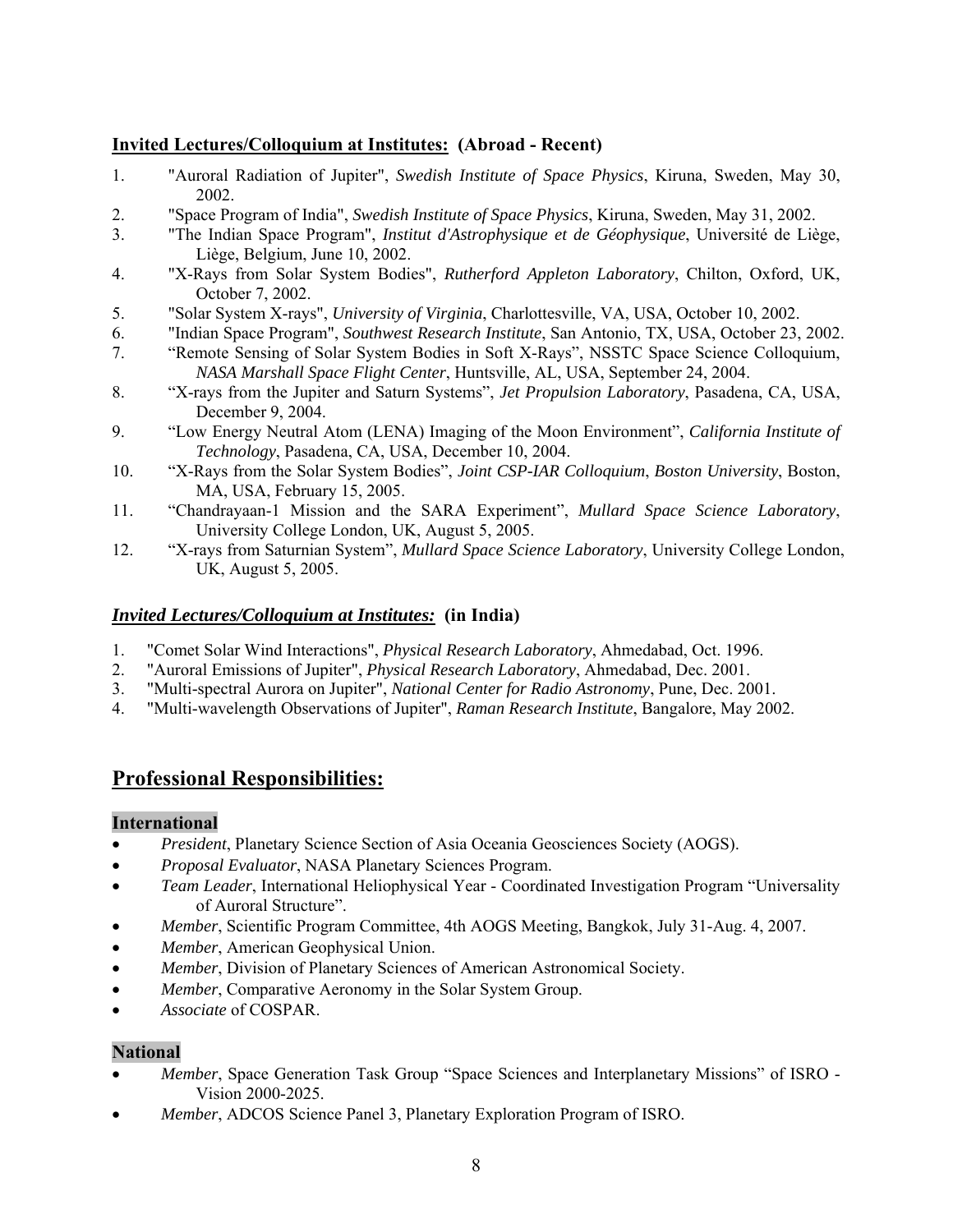- *Member*, PLANEX Research Program, a National Planetary Exploration Program of ISRO.
- *Core Team Member*, SENSE small satellite program of ISRO.
- *Member*, Key Project Working group of ASTROSAT.
- *Core Team Member*, Mars Mission proposal of ISRO.
- *Life Member*, Kerala Academy of Sciences.
- *Life Member*, Astronomical Society of India.

# **Professional Services and Activities:**

- *Secretary*, Planetary Sciences, Asia Oceania Geosciences Society (2004-2005).
- *Member Evaluation Committee*, Outstanding student paper awards, AGU Fall 2004 Meeting, San Francisco, USA, 2004.
- *Contributor, International Astronomical Union Report* 2002-2005 on Commission 15: Physical Studies of Comets and Minor Planets.
- *Member*, LOC "Workshop on CAWSES India", October 2003, SPL, VSSC, Trivandrum.
- *Executive Me*mber, Indian Space Scientist Association, 2001-2002.
- *Member*, LOC "Workshop on Equatorial Aeronomy", Sept. 1996, SPL, VSSC, Trivandrum.
- *Member*, LOC "National Space Science Symposium" Dec. 1994, VSSC, Trivandrum.
- *Member*, LOC symposium "Advances in Planetary Physics", December 1987, Department of Applied Physics, Institute of Technology, Banaras Hindu University.
- *Member,* Experts Panel of Kerala Academy of Sciences for selection of students for "Red Rover Goes to Mars" competition organized by Planetary Society of USA.
- Generated Posters on (1) "The Sun" and (2) "Solar System" for VSSC Space Museum.
- Participation in Technical Hindi Workshops organized by VSSC and ISRO.
- *Joint Secretary*, Indian Space Scientist Association, 1995-2000.
- *Vice-President*, Lucknow University Physics Association, 1986-1987.

## **Laboratory Responsibilities:**

- *Member,* VSSC Selection Committee for Junior Research Fellows.
- *Member*, Academic Committee of Space Physics Laboratory.
- *Coordinator*, preparation of Poster Panels of the SPL for Space Museum of VSSC.
- Coordinating/projecting new building requirements of SPL.
- *Focal Person*, Website of SPL.

# **Collaborative Research Programs :**

Very vigorous collaborative research programs with several scientists from different institutions in USA, Europe and Asia. Areas of collaborative research span a wide range of topics, which are mentioned below along with collaborating institutions in bracket.

(1) Planetary X-ray Astronomy (NASA Marshall Space Flight Center; Southwest Research Institute, USA; Mullard Space Science Laboratory, UK; University of Kansas; Max-Planck-Institut fur Extratressestrische Physik, Germany; XMM-Newton SOC, Spain; University of Bergen, Norway; Harvard-Smithsonian Center for Astrophysics; Massachusetts Institute of Technology; Applied Physics Laboratory-Johns Hopkins University; Lawrence Livermore National Laboratory; NASA Goddard Space Flight Center).